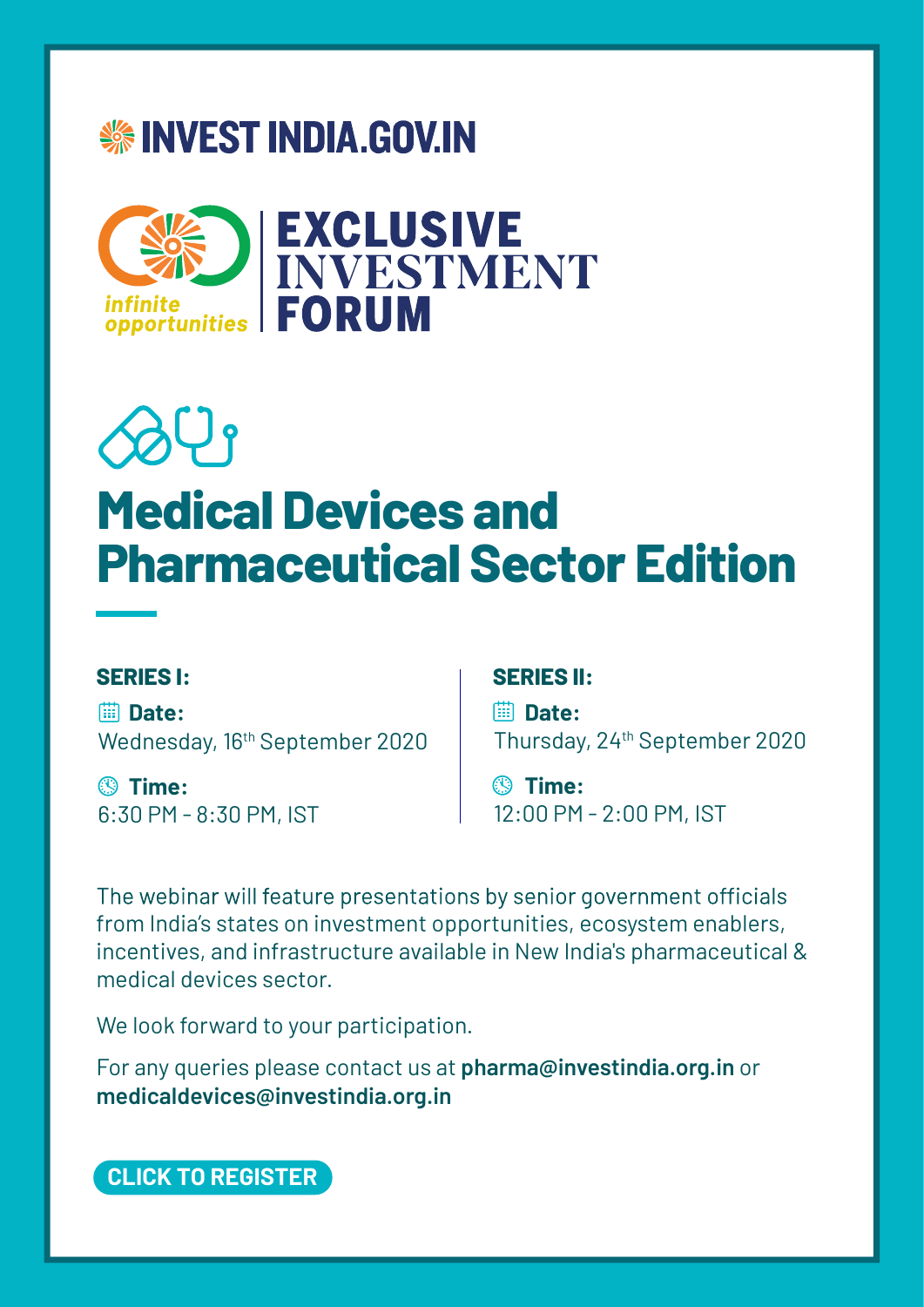## Series I: **Wednesday, 16th September 2020 | 6:30 PM - 8:30 PM, IST**

| Time (IST)                                  | <b>Session</b>                                                                                                                    | <b>Speaker</b>                                                                                                                                            |
|---------------------------------------------|-----------------------------------------------------------------------------------------------------------------------------------|-----------------------------------------------------------------------------------------------------------------------------------------------------------|
| $6:30$ PM - $6:55$ PM                       | <b>Inaugural Session</b>                                                                                                          |                                                                                                                                                           |
| $6:30$ PM - $6:35$ PM                       | <b>Welcome Remarks</b>                                                                                                            | Mr. Deepak Bagla<br>MD & CEO, Invest India                                                                                                                |
| $6:35$ PM - $6:45$ PM                       | <b>Keynote Address</b>                                                                                                            | Shri. D. V. Sadananda Gowda<br>Hon'ble Minister for Chemicals &<br>Fertilizers, Government of India                                                       |
| $6:45$ PM - $6:55$ PM                       | <b>Opening Remarks</b><br>• Growing Medical Devices<br>& Pharmaceuticals<br><b>Ecosystem in India</b><br><b>Incentive Schemes</b> | Dr. P.D Vaghela<br>Secretary, Department of<br>Pharmaceuticals,<br>Government of India                                                                    |
| $6:55$ PM - $8:07$ PM                       | <b>State Sessions</b>                                                                                                             |                                                                                                                                                           |
| $6:55$ PM - $7:07$ PM                       | <b>Presentation by Andhra Pradesh</b>                                                                                             |                                                                                                                                                           |
| $7:07$ PM - $7:19$ PM                       | <b>Presentation by Goa</b>                                                                                                        |                                                                                                                                                           |
| $7:19PM - 7:31PM$                           | <b>Presentation by Himachal Pradesh</b>                                                                                           |                                                                                                                                                           |
| $7:31PM - 7:43PM$                           | <b>Presentation by Karnataka</b>                                                                                                  |                                                                                                                                                           |
| $7:43$ <sub>PM</sub> - $7:55$ <sub>PM</sub> | <b>Presentation by Tamil Nadu</b>                                                                                                 |                                                                                                                                                           |
| $7:55$ PM - $8:07$ PM                       | <b>Presentation by Telangana</b>                                                                                                  |                                                                                                                                                           |
| $8:07$ PM - $8:30$ PM                       | <b>Closing Session</b>                                                                                                            |                                                                                                                                                           |
| $8:07$ PM - $8:15$ PM                       | 0&A                                                                                                                               | <b>Moderated by Invest India</b>                                                                                                                          |
| $8:15$ PM - $8:25$ PM                       | <b>Special Remarks</b>                                                                                                            | <b>Shri. Mansukh Mandaviya</b><br>Minister of State (Independent<br>Charge) for Shipping and<br><b>Chemical &amp; Fertilizers,</b><br>Government of India |
| $8:25$ PM - $8:30$ PM                       | <b>Vote of Thanks</b>                                                                                                             | <b>Shri. Navdeep Rinwa</b><br>Joint Secretary, Department of<br>Pharmaceuticals,<br>Government of India                                                   |